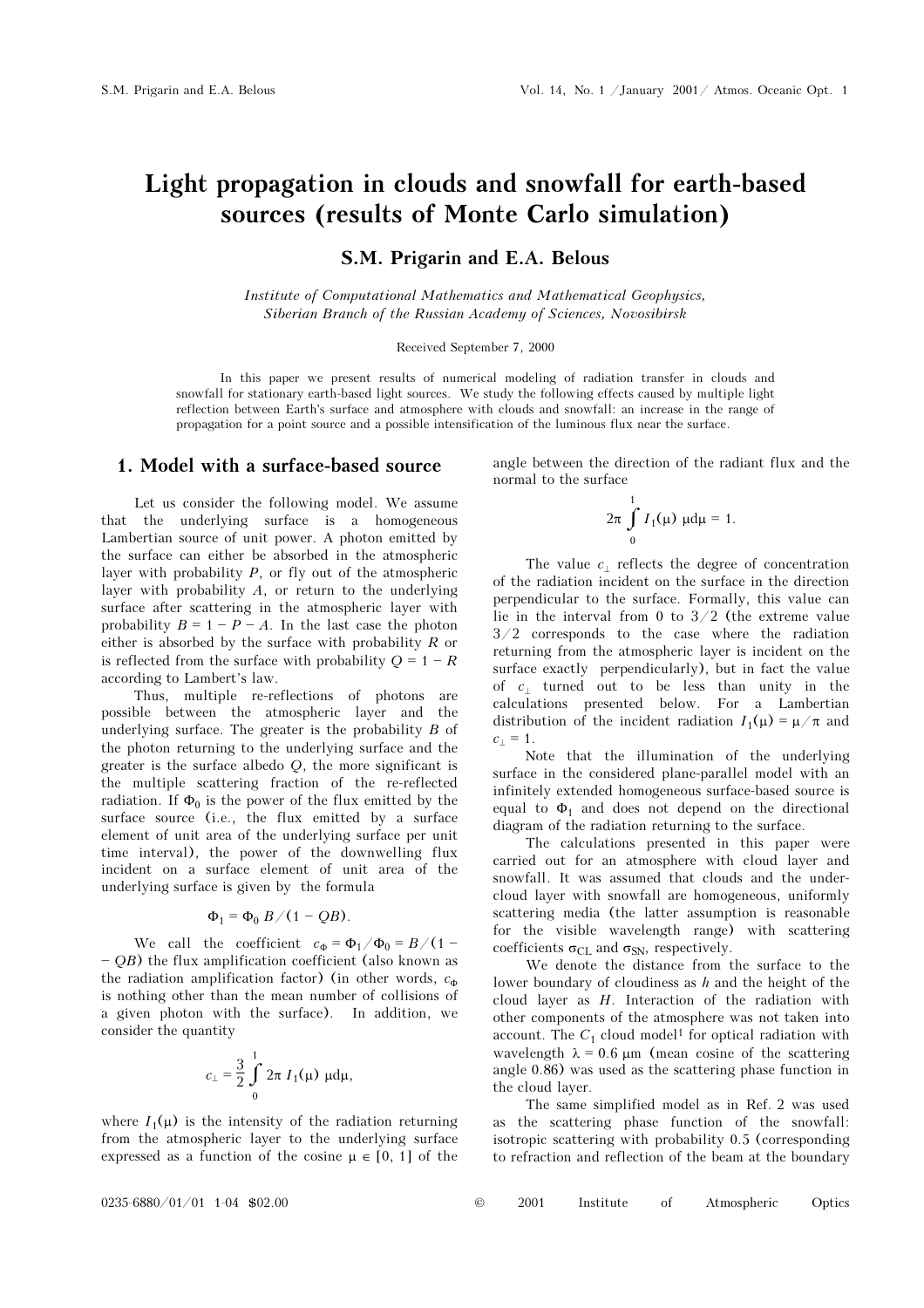of a randomly oriented snowflake), and uniform scattering with probability 0.5 within a small cone with axis coincident with the forward direction. (This approximation corresponds to diffraction, or smallangle scattering, on a snowflake.)

The maximum scattering angle θ in the cone depends on the characteristic snowflake diameter d and the wavelength  $\lambda$  as follows:  $\theta = \lambda / d$  (for example, for  $d = 1$  mm and  $\lambda = 0.6$  μm we obtain  $\theta = 0.6 \cdot 10^{-3}$  rad). According to the experimental data, snowfalls divide into three types depending on the characteristic snowflake size<sup>3</sup>: snowfalls with small  $(d \approx 1 \text{ mm})$ , intermediate ( $d \approx 4$  mm), and large ( $d \approx 7$  mm) diameter snowflakes. The characteristic values of the extinction coefficient  $\sigma_{SN}$  in a snowfall can reach  $10^{-2}$  m<sup>-1</sup> depending on the number density and size of the snowflakes.

Results of modeling for  $d = 4$  mm and  $\sigma_{\text{CL}} = 20 \text{ km}^{-1}$ are presented below.

The flux amplification coefficient is plotted in Fig. 1 as a function of the underlying surface albedo. As can be seen from these results, multiple re-reflection of radiation between the underlying surface and the atmospheric layer with cloudiness and snowfall can lead to an amplification of the radiation flux near the underlying surface by a factor of several-fold. In particular, an almost sixfold increase of the radiation flux was observed in the numerical experiment for certain values of the parameters (see Fig. 1a).

The directional diagram of the radiation returning from the atmospheric layer to the underlying surface and the quantity  $c_{\perp}$  depend significantly on the optical thickness of the layer (Fig. 2). The directional diagram is close to linear for sufficiently great optical thickness, in agreement with Lambert's law.

Examples of dependences of the fraction of radiation absorbed by the underlying surface as well as mean photon trajectory lengths (before the photon has escaped from the upper boundary of cloudiness or has been absorbed by the underlying surface) are shown in Figs. 3 and 4. The convexity of the plots of the fraction of the absorbed radiation is explained by multiple rereflection of radiation between the underlying surface and the atmospheric layer.



Fig. 1. The flux amplification coefficient  $c_{\Phi}$  (mean number of photon collisions with the surface) as a function of the albedo of the underlying surface Q for different values of the scattering coefficient in snowfall  $\sigma_{SN}$  and the height of the cloudy layer H:  $\sigma_{\text{SN}}$  = 10 (1); 5 (2); 0 km<sup>-1</sup> (3) and H = 1 (a); 0.7 (b); 0.4 (c); 0.1 km (d).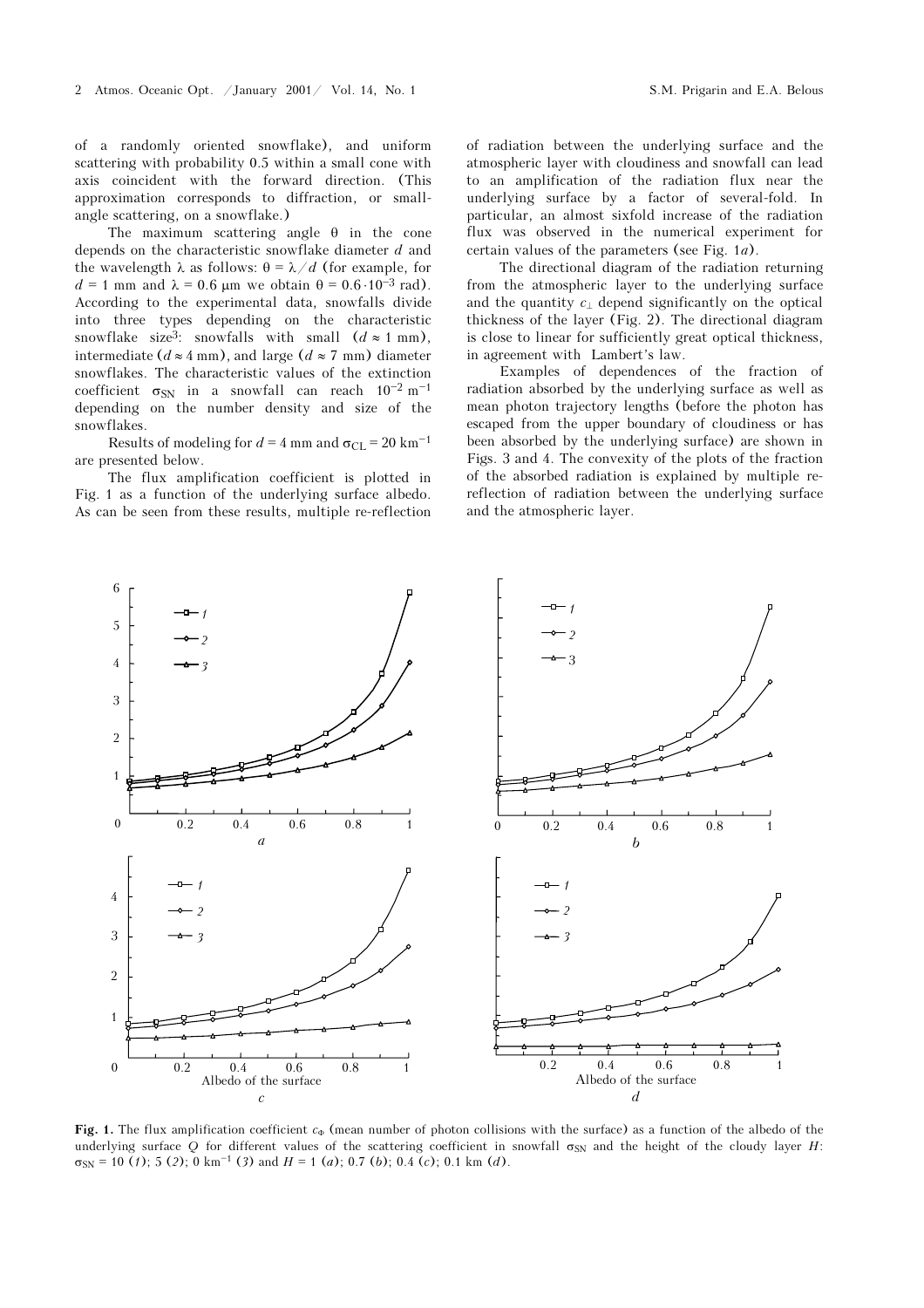

Fig. 2. Directional diagram of radiation returning from the atmospheric layer to the underlying surface for  $H = 1$  km and  $\sigma_{\text{SN}} = 10 \text{ km}^{-1} (1), H = 0.7 \text{ km} \text{ and } \sigma_{\text{SN}} = 0 \text{ km}^{-1} (2); H =$ = 0.4 km and  $\sigma_{SN} = 0$  km<sup>-1</sup> (3); H = 0.1 km and  $\sigma_{SN} = 0$  km<sup>-1</sup> (4). The dependence presented here is that of the radiation intensity on the cosine of the angle between the vertical axis and the direction of the incident beam. Corresponding values  $c_{\perp}$  = 0.99 (1), 0.95 (2), 0.92 (3), and 0.8 (4).



Fig. 3. The fraction of absorbed radiation as a function of the underlying surface albedo in snowfall:  $\sigma_{SN} = 0$  (1); 5 (2); 10 km<sup>-1</sup> (3). Other parameters of the model:  $H = 1$  km,  $\sigma_{CL} = 20 \text{ km}^{-1}$ .



Fig. 4. Mean length of the photon trajectory in the medium as a function of the underlying surface albedo for  $\sigma_{SN} = 0$  (1); 5 (2); 10 km<sup>-1</sup> (3). Other parameters of the model:  $H = 1$  km, σ<sub>CL</sub> = 20 km<sup>-1</sup>.

## 2. Model with a point source

As for the model with a point source, we were interested in illumination of the underlying surface  $\Phi(r)$  (Fig. 5) and the radial distribution of the power of the radiant flux incident on the surface  $F(r) = 2\pi r \Phi(r)$  (Fig. 6) as functions of the distance to the source  $r$ .



Fig. 5. Illumination of the surface  $(W/m^2)$  as a function of distance to the source (of unit power) for  $H = 1$  km and  $Q = 1$ (1),  $H = 1$  km and  $Q = 0$  (2),  $H = 0.4$  km and  $Q = 1$  (3),  $H = 0.4$  km and  $Q = 0$  (4),  $H = 0.1$  km and  $Q = 1$  (5),  $H = 0.1$  km and  $Q = 0$  (6).



Fig. 6. Radial distribution of the flux power  $F(r) = 2\pi r \Phi(r)$  $(\overline{W}/m^2)$ , where  $\Phi(r)$  is the illumination of the underlying surface at the distance  $r$  from the source for different values of the underlying surface albedo:  $Q = 1$  (1); 0.8 (2); 0.6 (3); 0.4 (4); 0.2 (5); 0 (6). The parameter  $r$  is plotted along the abscissa in meters. Other parameters of the model:  $h = 1$  km,  $H = 1$  km,  $\sigma_{\text{CL}} = 20$  km<sup>-1</sup>,  $\sigma_{\text{SN}} = 0$  km<sup>-1</sup>.

The power of the point source in Figs. 5 and 6 was taken to be equal to 1,  $\sigma_{\rm SN} = 0$ , and the distance to the lower boundary of cloudiness  $h$  was set equal to 1 km. Note the presence of inflection in the curves of the illumination as a function of distance to the source (see Fig. 5). In particular, the plots in Figs. 5 and 6 show that the illumination of the underlying surface at a distance of about 1 km from the point source with a power of several kilowatts under cloudy conditions can be close to that formed by a half moon at zenith (≈ 0.03 lux). The illumination plots for snowfall conditions have a significantly sharper peak at zero (Fig. 7).